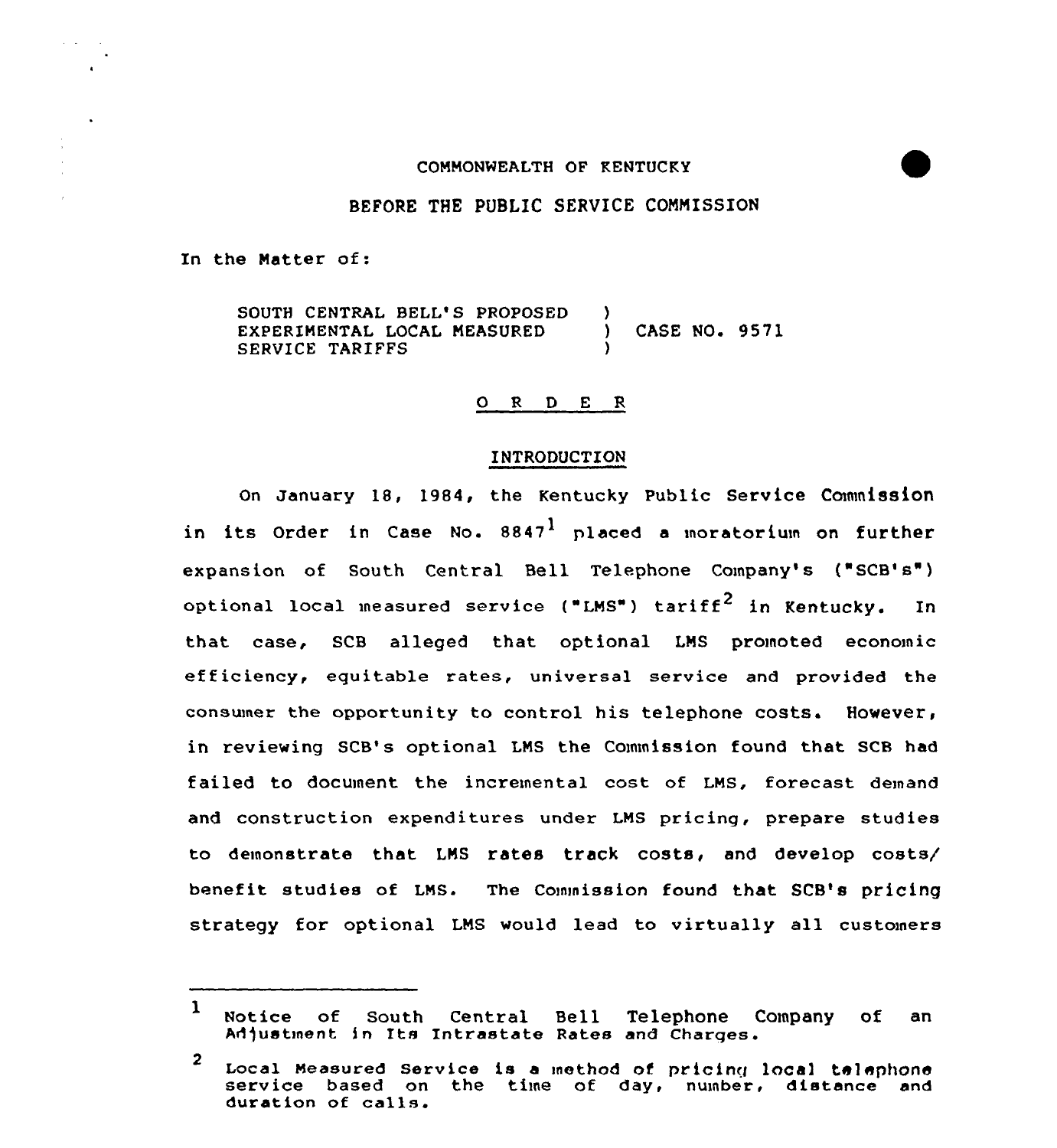eventually subscribing to LNS without an express Commission policy decision that the LNS rate structure was proper. Because of the lack of information and analysis of LNS the Commission indicated its intention to concentrate on the LNS pricing concept in <sup>a</sup> more general forum.

On November 15, 1984, the Commission established Administrative Case No.  $285.$ <sup>3</sup> The purposes of Administrative Case No. 285 were to develop the information and analyses required for proper evaluation of LNS and to assist the Commission in the development of a statewide policy on the pricing of telephone service on a usage sensitive basis. Because of SCB's and General Telephone Company's continuing interest the Commission required these telephone utilities to prepare research proposals providing their research objectives, scope and methodologies to be used in the experiment. In addition, the Commission set forth the information and data requirements of the experiment in Appendix <sup>A</sup> of the Order initiating the inquiry. The information included such unique data as cost of traffic-sensitive plant, price elasticity estimates for on-peak usage and usage by demographic subset. Finally, to oversee the experiment and to provide consumer advice and comment the Commission established an LMS Oversight Committee<sup>4</sup> which was to meet periodically, receive reports on the experiment

4 See Appendix <sup>A</sup> for Nembership List.

 $\overline{\mathbf{3}}$ An Investigation into the Economic Feasibility of Providing Local Measured Service Telephone Rates in Kentucky.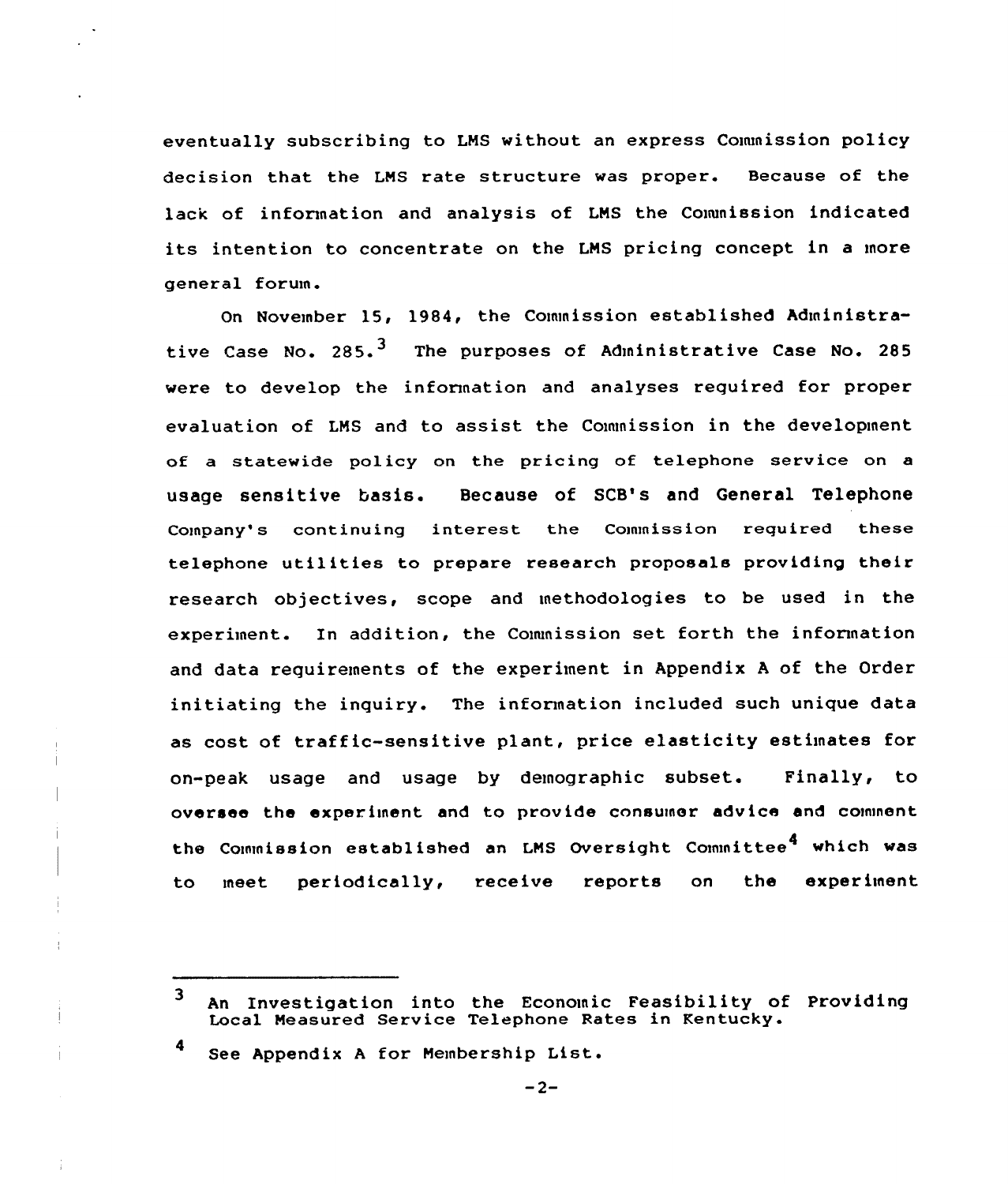and provide feedback on the proposals. The LMS Oversight Committee has met quarterly and minutes have been maintained.

On May 1, 1986, SCB provided Notice to the PSC of its intent to change rates in the Bowling Green wire center. On May 9, 1986, SCB filed its proposed tariff changes with the psc. scB proposed to implement a mandatory local measured service trial in Bowling Green for the period beginning July 1, 1986, and running through December 31, 1986. In addition to its proposal for Bowling Green, SCB requested that the PSC lift its moratorium on optional LMS in exchanges with the 63 prefix in Louisville for the same period of time.

On May 21, 1986, the Commission held a public hearing for purposes of cross-examining witnesses of SCB on the proposed mandatory LMS trial in Bowling Green. The hearing was held as scheduled and all information requested at the hearing has been provided. Subsequent to the hearing, the Attorney Genera1's Office and Harold Telephone Company requested and were granted intervenor status.

## LMS Rate Experiment

Disagreement with the proposed universal LMs rate experiment has been expressed by residential and business consumers at both the rate hearing and at a public meeting hold in Bowling Green on June 17, 1986.<sup>5</sup> issues <sup>~</sup> The concerns centered around five fundamental First, residential consumers are concerned with the

<sup>5</sup> Representatives of SCB and the Staff of the Commission were present to receive comments from the public.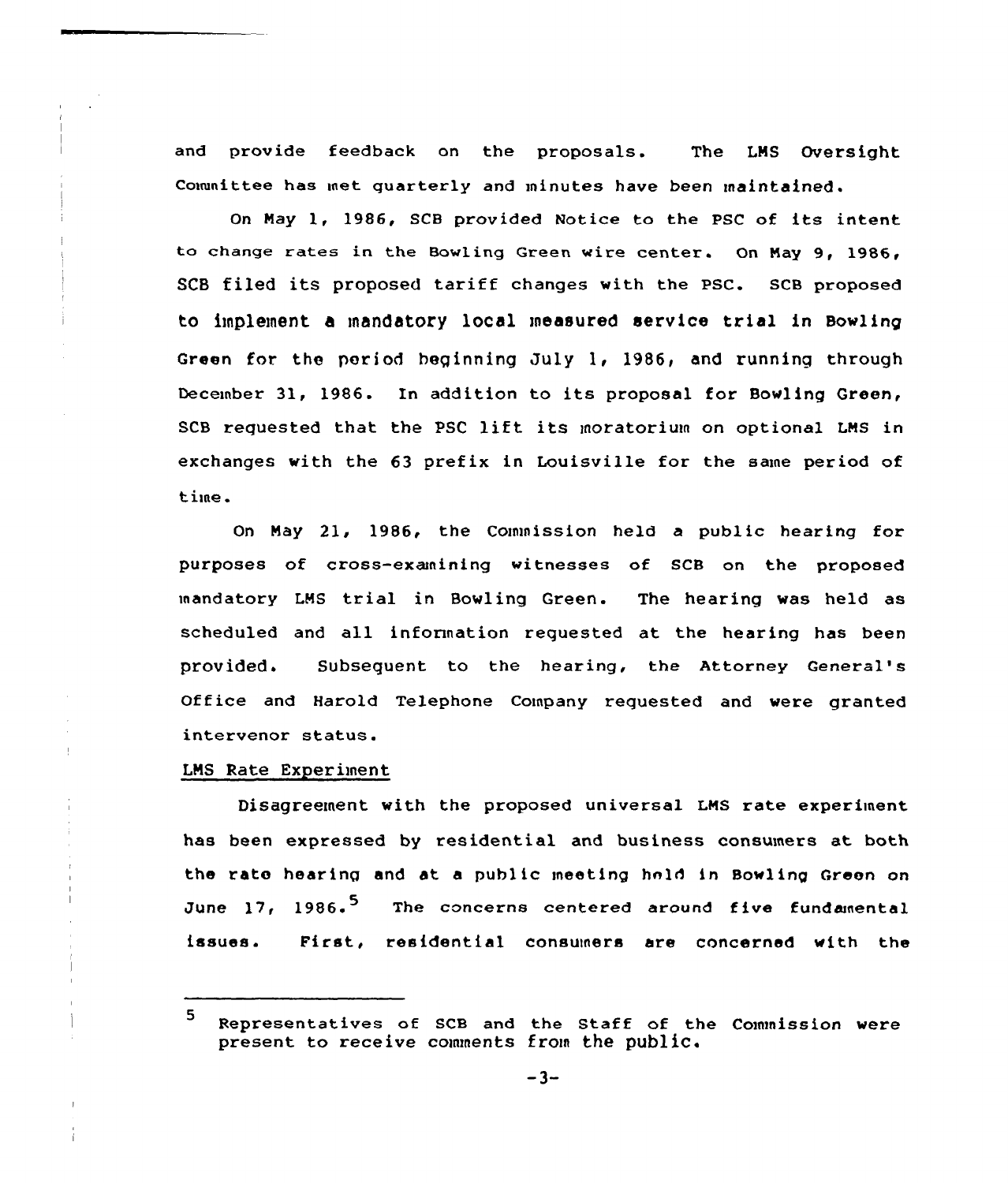method used to select Bowling Green as the site for the mandatory LNS trial. Second, consumers are concerned that Bowling Green residents were not given the option of selecting LNS but instead were placed involuntarily on LNS. Third, residential consumers expressed the belief that the implementation of mandatory measured service vill result in <sup>a</sup> revenue windfall for SCB and adversely affect the Bowling Green area. Fourth, residential consumers vere concerned that the LNS trial would be made permanent at the end of a 6-month period. Finally, Bowling Green consumers were concerned that the Bovling Green wire center would be responsible for any additional expenses associated with the LNS experiment.

The Commission wishes to emphasize that it has made every effort to minimize the impact on individual ratepayers of this 6-month experiment. According to SCB's studies of current usage patterns, 70 percent of Bowling Green ratepayers will experience a reduction in their bills for local telephone service during this period. Those ratepayers whose current usage would indicate higher bills under LNS will have the opportunity to keep these increases to an absolute minimum by limiting the number and length of their telephone calls. In any event, the rates will be capped so that no residential customer will pay more than \$21.50 per month and no business customer will pay more than \$56.60 per month, no rnatter how many calls are made.

In Administrative Case No. 285 the Commission required both General Telephone Company and SCB to state the criteria used in their selection of LNS study exchanges. SCB analyzed two wire centers, Bowling Green and Louisville Third Street, as possible

 $-4-$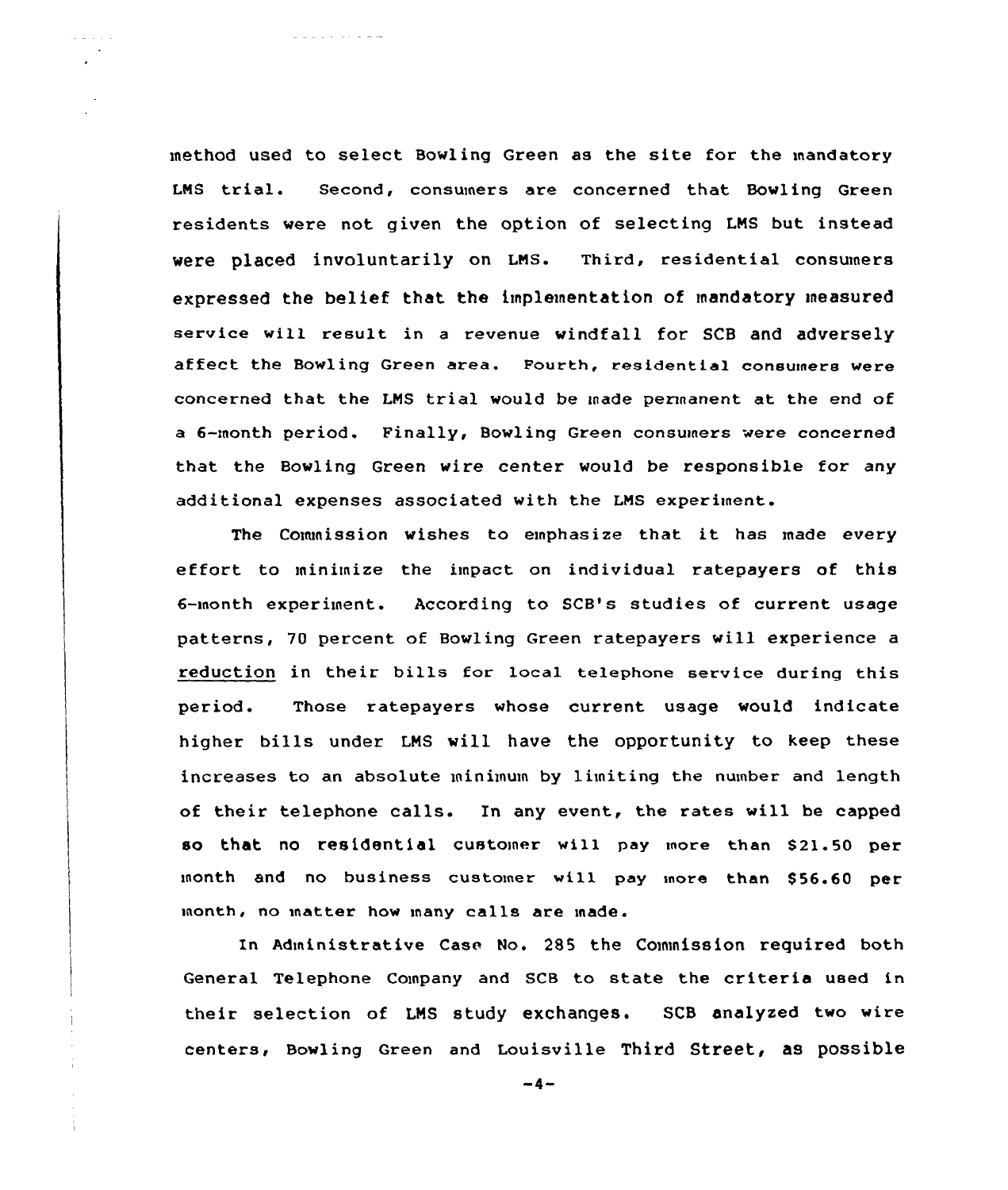candidates. In selecting the experiment or trial site SCB stated that it used three-part selection criteria. First, the technology necessary to measure local telephone usage had to be installed in the central office. Second, the site does not currently have and has not previously offered optional LNS so that the information gathered would be unbiased. Finally, the demographic characteristics of the proposed site must be comparable with statewide demographic characteristics. Since both sites met the first two requirements, SCB contracted with the Urban Studies Center at the University of Louisville to compare the demographics of the two sites with the state. The result of the study demonstrated that the Bowling Green site did provide a better demographic match with the state than the Louisville site. SCB proposed that the Bowling Green wire center serve as its study area for mandatory LNS.

<sup>A</sup> major concern of the Commission has been to obtain study results that will be useful in determining a statewide LNS policy. It is the opinion of the Commission that the Bowling Green data will because of its demographic characteristics provide information that can be applied to the state as a whole.

Since the public hearing on Nay 21, 1986, the Cownission has spent a considerable ainount of time reviewing Administrative Case Mo. 2S5 and the information requirements necessary to evaluate LNS in Kentucky. The information and analysis developed in the experiment will be Kentucky-specific and is not available from other sources. SCB contends that the LNS rate structure is more equitable, will lead to more efficient use of the telephone plant, and will contribute to universal service. The rapidly changing

 $-5-$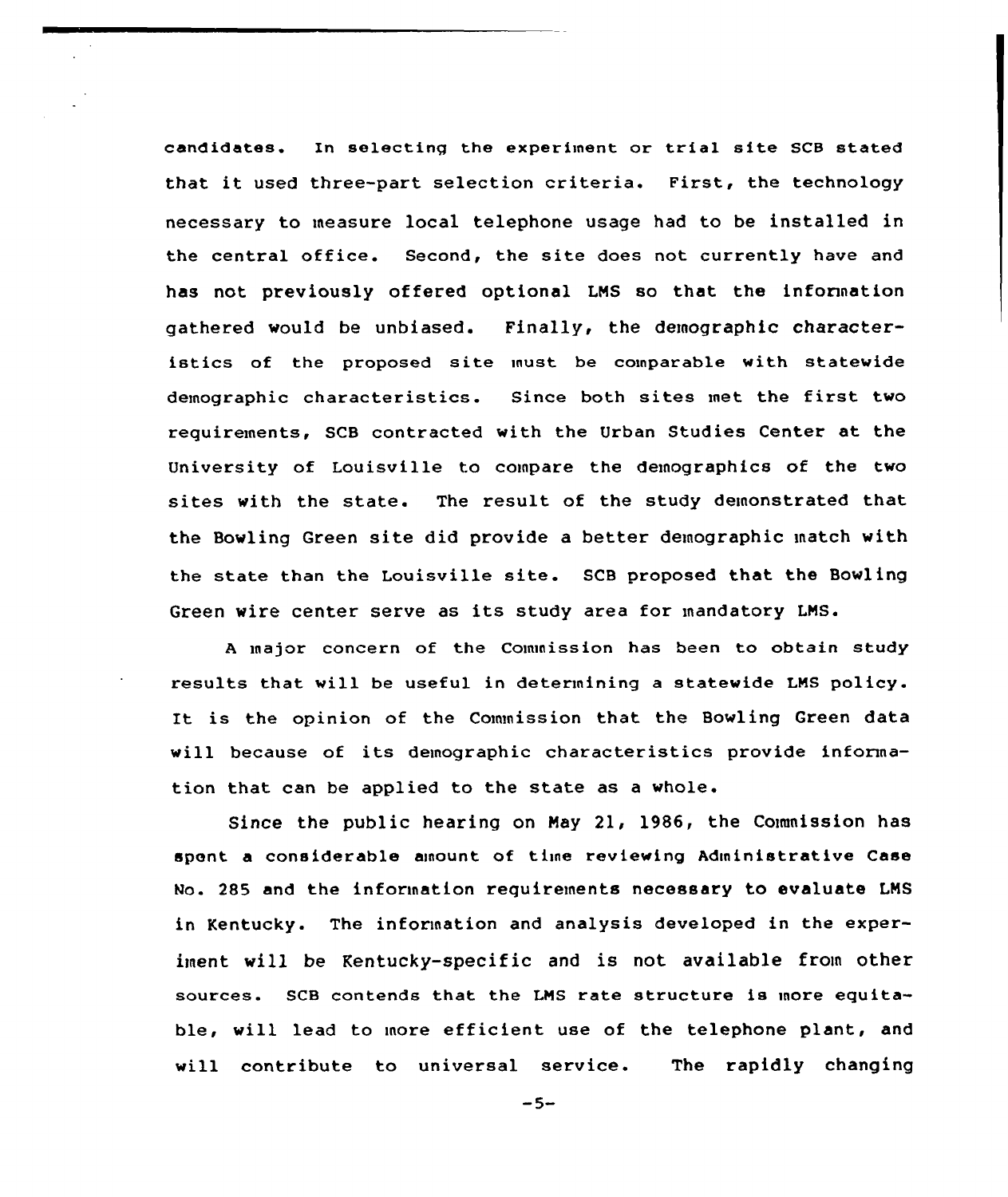structure of the telephone industry makes it incumbent upon the Commission to consider all pricing options in meeting the future telephone needs of Kentucky consumers. Telephone and telecommunications services are becoming more and more essential to economic development as Kentucky and the nation move into the information age. Establishing the proper pricing for these services is vital to ensuring that Kentucky prospers in this new era. Only through gathering information from the Bowling Green study can a proper evaluation of LNS be made for Kentucky. The Commission is of the opinion that the LNS trial is necessary for its evaluation of LNS and that it should be undertaken.

Some Bowling Green residents are concerned that the trial period for universal LNS will be made permanent without further proceedings. The Commission wishes to make absolutely clear that we have no predisposition toward the LNS rate structure. If the Commission had considered that LNS was an appropriate rate structure, we would not have placed a moratorium on further expansion of optional LMS. Instead we would have encouraged it. The Commission stresses that although it endorses this experiment, after the trial period in Bowling Green the data gathered will have to be analyzed, evaluated, and additional hearings held on the costs and benefits of LNS.

Several customers voiced concern that they would not receive call detail on their LNS usage during the trial period and thus, could not verify their local telephone bill. At present, SCB cannot provide an itemized statement of local calls. The Commission shares these customers' concerns, however, and will require

 $-6-$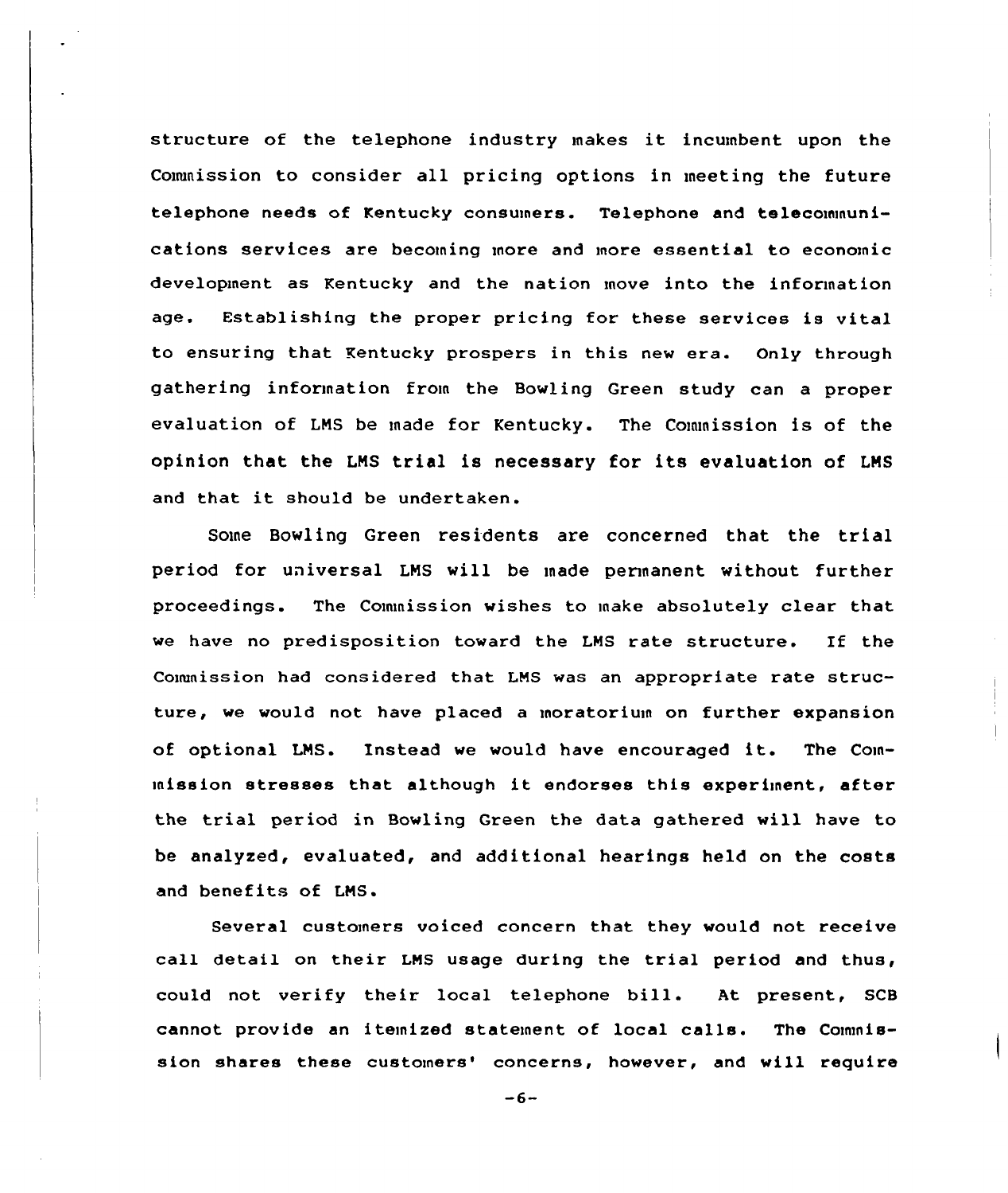SCB to adopt <sup>a</sup> vritten policy on hov it vill address disputed LMS bills during this trial.

Finally, there is concern that the Bowling Green area will be responsible for any additional expenses associated with the LNS trial. To alleviate this concern, the Commission will require SCB to separately account for those incremental expenses associated with the LMS trial. Furthermore, the Commission finds that these expenses should not be recovered from Kentucky ratepayers, but instead should be borne by SCB's stockholders.

## Rate Structure

In proposing its universal LNS tariff for Bowling Green, SCB has attempted to develop <sup>a</sup> rate structure that will generate essentially the same level of revenue during the period of the experiment as would have been generated under flat rates. The usage rates included in the proposed tariff were priced at or above their incremental costs.  $6$  After analyzing the usage characteristic developed in the September 1985 through December 1985 traffic study, SCB determined the revenue that would be collected through the proposed usage rates. The residential and business access rates were then set residually given <sup>a</sup> revenue-neutral objective. Finally, SCB proposed capping LMS rates at \$21.50 for monthly residential service and S56.60 for monthly business service during the period of the trial.

The Commission in reviewing the proposed rate structure has been concerned with two areas. First, to the inaximum extent

6 Incremental Cost Study provided in Adm. Case No. 285.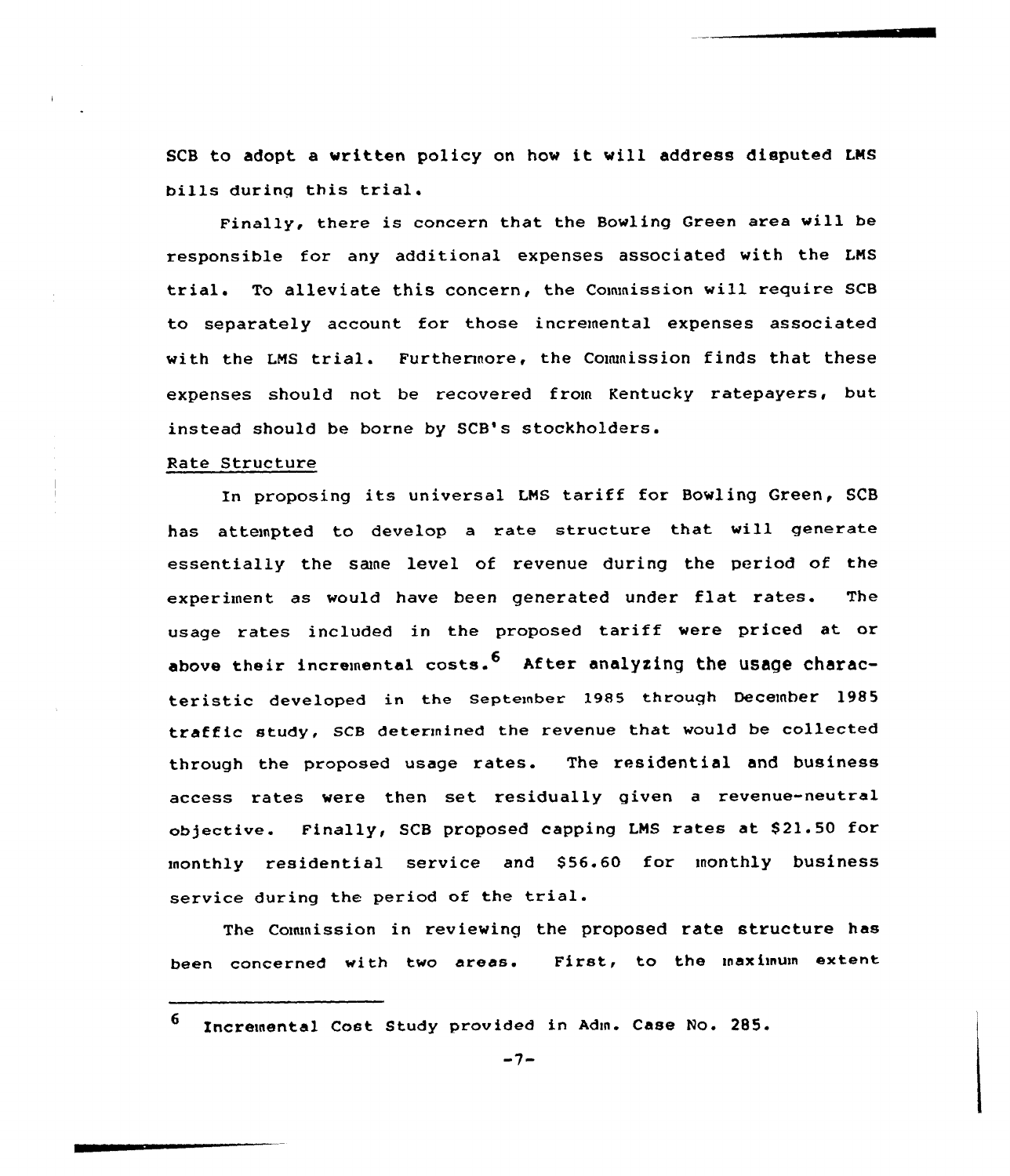possible, the usage rates should be equal to or exceed the incremental cost of the service in order to encourage efficient use of the telephone plant. Secondly, the Commission has sought to make the overall revenue impact on Bawling Green from the LNS trial revenue-neutrals To ensure that the revenue impact is neutral the Commission will, at the conclusion of the trial, require SCB to refund all revenue collected which exceeds the revenue it would have otherwise collected with flat rates. The excess revenue should be refunded to the rate class that generated it. Any refunds should be provided as credits on telephone bills in the second month following the completion of the trial period. With these safeguards the Commission is convinced that the proposed rate structure now addresses both of the above-stated criteria. We will, therefore, adopt the tariffs as proposed by SCB.

At the hearing on Nay 2l, Paul Warnecke, Director, Division of Telecommunications, Department for Facilities Management, Commonwealth of Kentucky, requested the Commission exclude Western Kentucky University ("WKU") from the universal LNS trial. As the basis for this request, Mr. Warnecke filed a letter from Robert Wiltshire, Superintendent, Electronics, Utilities and Communication at WKU, which indicated that WKU would be unable to provide proper price signals to faculty and students without substantial changes in their billing methods. The letter also indicated if the proper price signals were to be provided it would require <sup>a</sup> substantial investment by WKU. Nr. Wiltshire stated that without this investment the LMS trial would result in <sup>a</sup> cost increase of approximately \$10,000 in WKU's telephone bills for the 6 months of

 $-8-$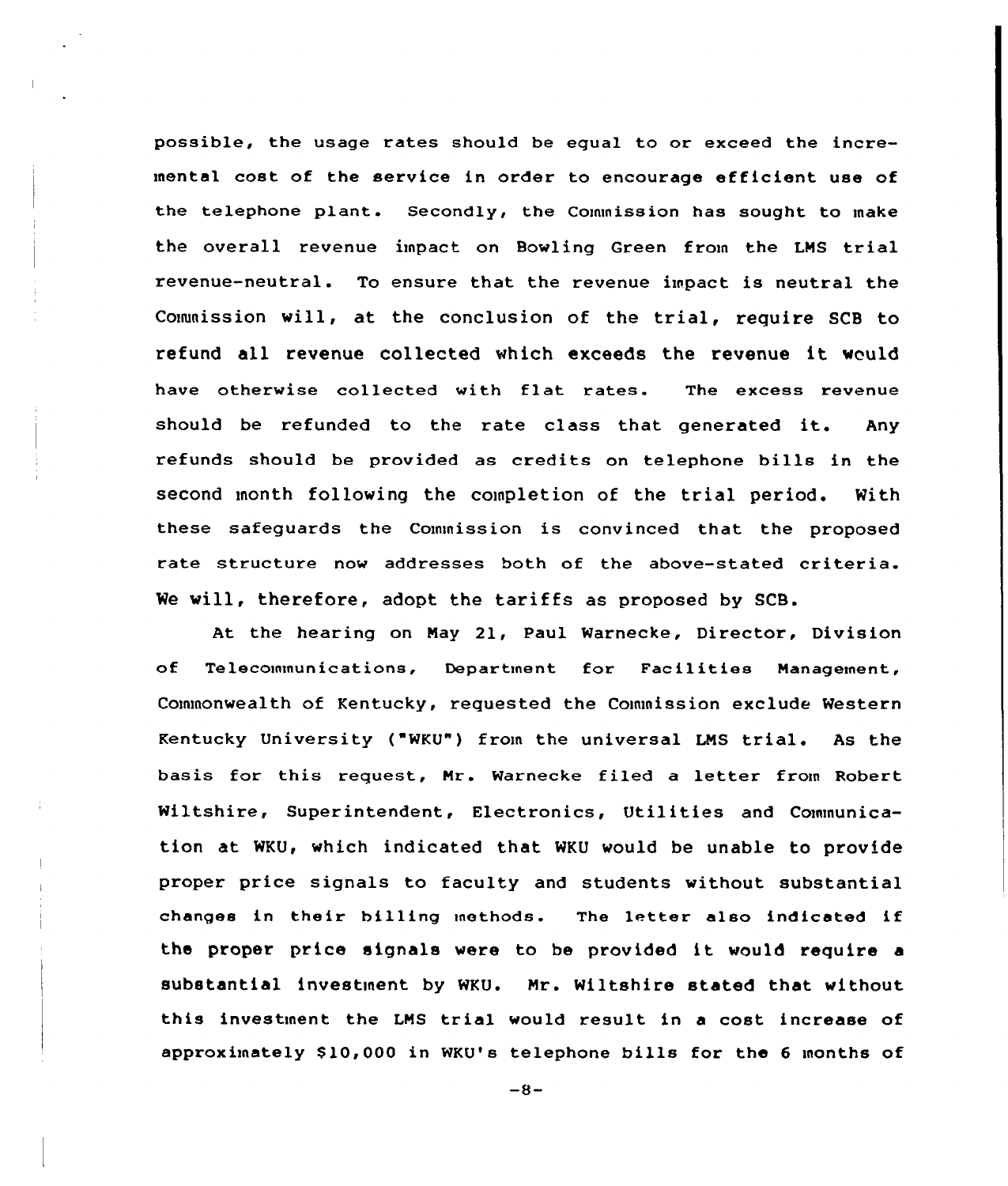the trial. on zune 23, 1986, WKU filed <sup>a</sup> formal request for exclusion from the LNS trial in <sup>a</sup> letter from Nr. Wiltshire. No other formal requests for exclusion from the trial were received.

In response to WKU's request SCB has indicated that WKU currently has 95 PBX trunks af which 79 trunks are for student use and the other 16 trunks are for administrative purposes. ScB contends that it has the ability to isolate and ineasure the usage on the 16 trunks used for administrative purposes while excluding those student trunks upon which proper price signals cannot be provided. Therefore, SCB recommends including only the 16 trunks currently used for administrative purposes in the LNS trial.

In reviewing wKU's request for exclusion from the LNs trial the Commission is concerned with the equity of excluding any user. However, the Commission is also concerned that the data gathered in this trial reflect customer responses to price signals in order that the usage response can be measured. To the extent that WKU is technologically unable to provide proper price signals to its students, the Couunission concurs with WKU that student response would be unaffected by usage sensitive pricing. The Commission will therefore exclude WKU from the LNS experiment.

# Optional LNS in Louisville

SCB has proposed as <sup>a</sup> part of its Phase II study that the Couunission lift its moratorium on optional LNS in exchanges with the 63 prefix in Louisville. In support of the removal of the moratorium SCB contends that the pre- and post-LNS data collected from these exchanges will produce more reliable and accurate price elasticity estimates. In addition. SCB asserts that valuable

 $-9-$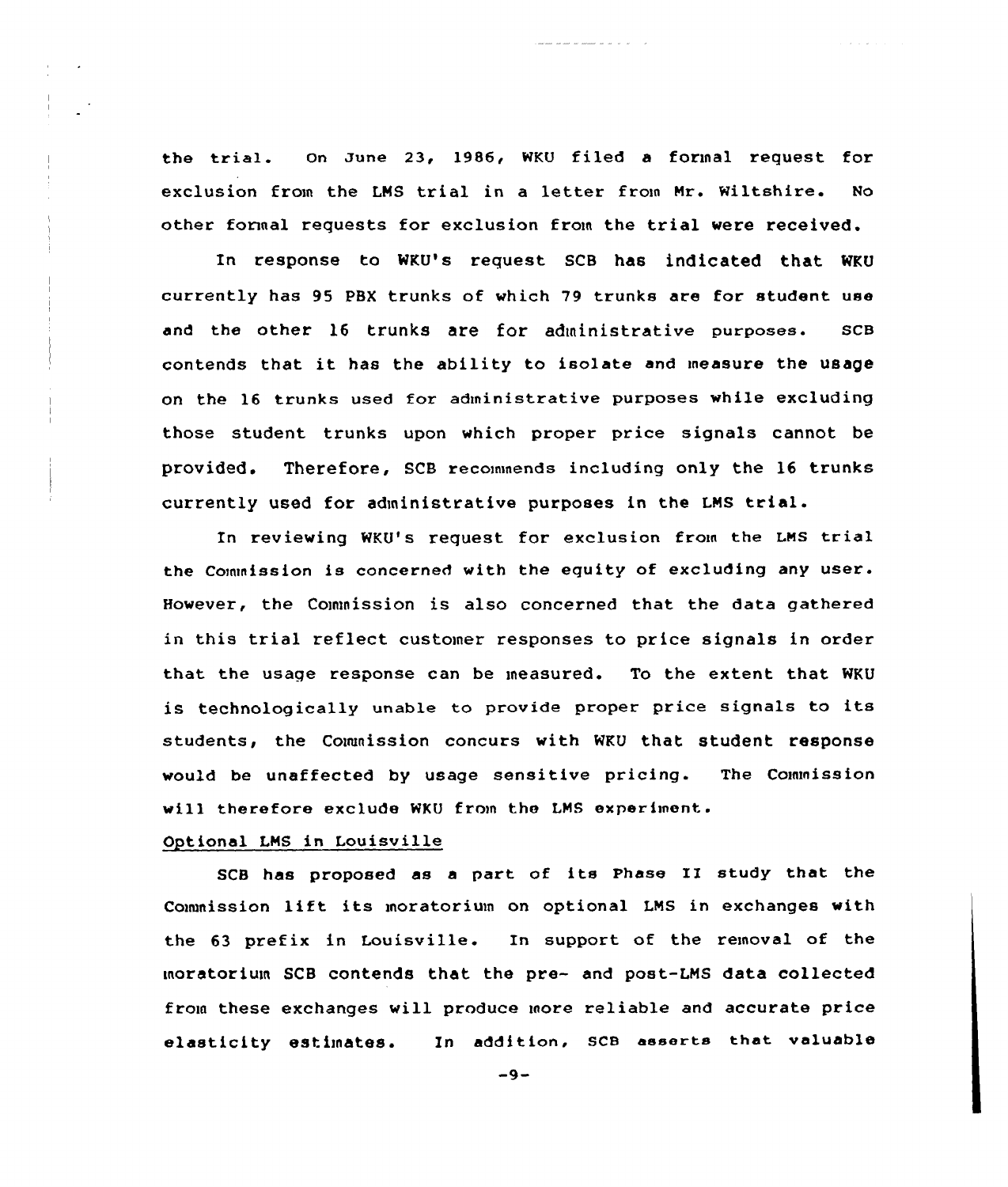demographic and calling data can be derived from removing the moratorium. Further, SCB contends it will provide important information in the evaluation of optional LMS.

The Commission will temporarily remove its moratorium on optional LMS in those Lousiville exchanges where the prefix begins with 63. The Commission will, however, limit the lifting of the moratorium to the period from July 1, 1986, through December 31, 1986. At the end of this 6-month trial all consumers will revert back to the flat rate opticn. The Commission will require SCB to notify consumers of this option at the time that they select optional LMS in the 63 exchange. Furthermore, the Commission will require SCB to transfer these consumers back to flat rate service without a service charge.

## FINDINGS AND ORDERS

The Commission, after consideration of the evidence of record and being advised, is of the opinion and finds that:

1. The rates as proposed for Bowling Green by SCB are fair, just and reascnable.

2. The mandatory LMS trial for Bowling Green should provide important information necessary to the evaluation of LMS in Kentucky.

3. All PBX trunks providing services to WKU should be excluded from the experiment due to the cost of providing proper signals during the experiment.

4. The temporary lifting of the optional LMS moratorium in the Louisville 63 prefix wire center should provide information

 $-10-$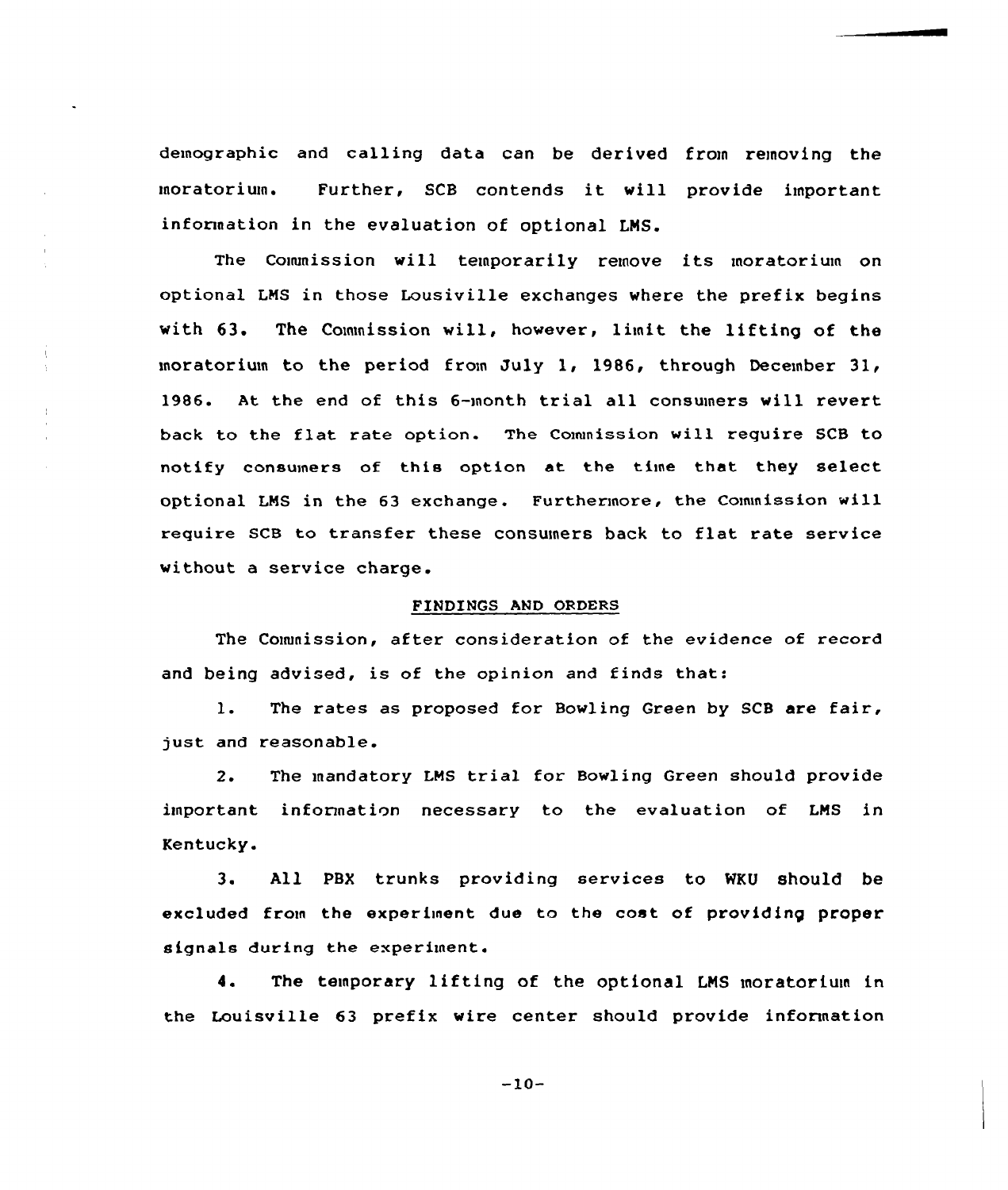necessary for estimating price elasticities and should provide other information for evaluating optional LMS in Kentucky.

5. Customers selecting optional LNS in the Louisville 63 prefix exchange should be transferred back to flat rate service at the end of the optional LMS trial.

6. To the extent that SCB's mandatory LMS tariff generates revenue in excess of the anount that is generated under the flat rate tariff, SCB should refund the excess through <sup>a</sup> credit on the customer's bill on the second month after the conclusion of the experiment.

7. SCB should track all expenses of the LMS trial for Bowling Green, maintain a full record of any incremental expenses and those expenses should be borne by SCB's stockholders.

8. SCB should adopt a written policy explaining how it will address disputed LNS bills during this trial.

IT IS THEREFORE ORDERED that:

 $\mathbf{1}$ . SCB"s mandatory LMS tariff for the Bowling Green wire center be and it hereby is approved on an experimental basis to remain in effect for the period July 1, 1986, to December 31, 1986.

2. SCB's request to lift the moratorium on optional LMS in the <sup>63</sup> exchange in Louisville be and it hereby is granted for purposes of this experiment and the moratorium shall be resumed on January 1, 1987.

N 3. SCB shall track all expenses of the LNS trial, maintain a full record of any incremental expenses associated with the LMS trial and those expenses shall not be borne by ratepayers.

 $-11-$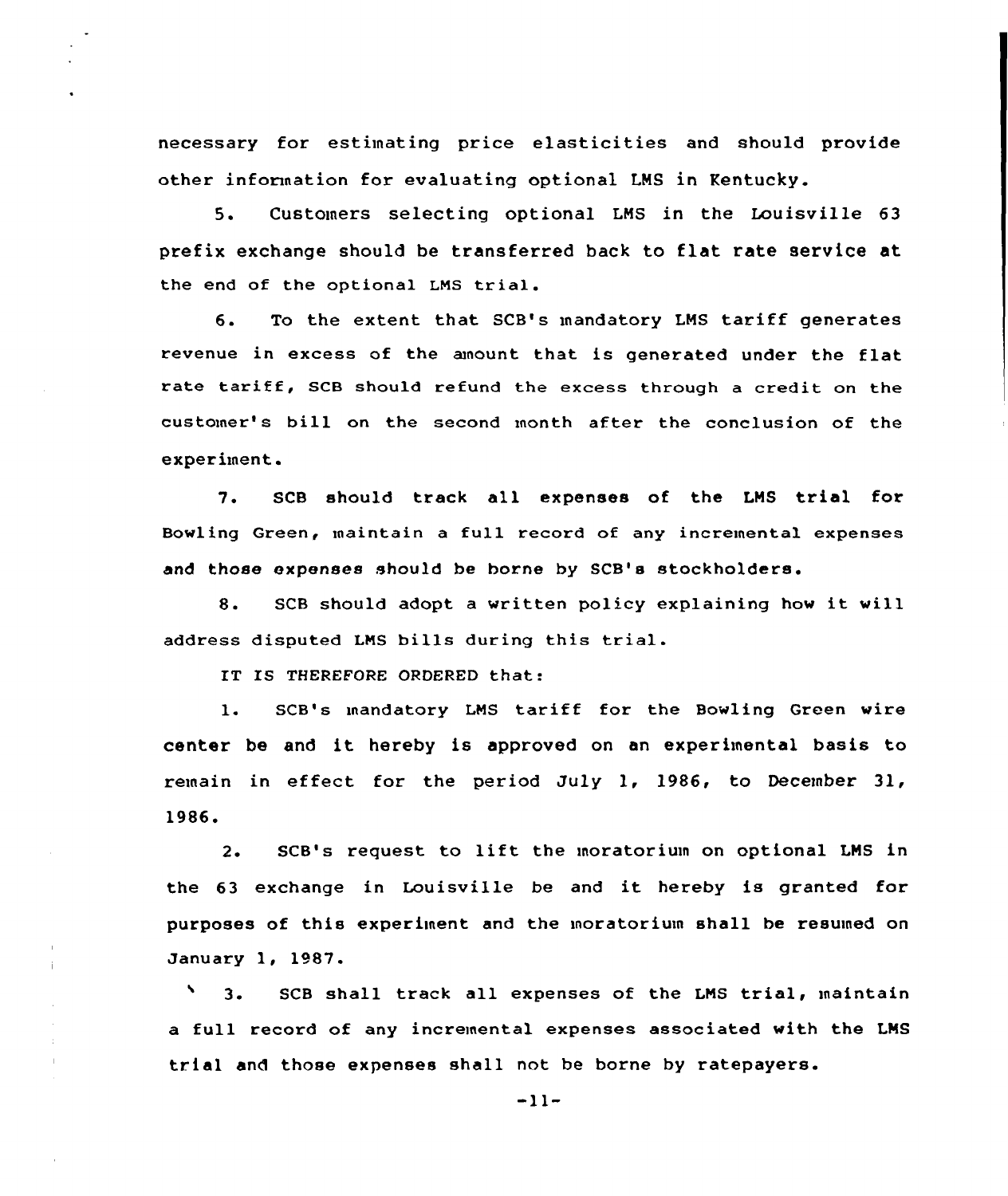4. At the conclusion of the LNS trial, SCB shall refund, by credit to customers' bills, any excess revenue generated from LMS rates that would otherwise not have been charged under flat rate local exchange service.

5. WKU's PBX trunks shall be excluded from the LNS trial.

6. SCB shall notify consuiners choosing optional LMS in the 63 exchange in Louisville both orally and confirm this notification in writing at the time they order optional LNS service that on January 1, 1987, the moratorium will again apply and all consumers will revert to flat rates.

7. SCB shall revert all consumers to flat rate service at the conclusion of the LNS trial without service charge.

8. SCB shall adopt <sup>a</sup> written policy explaining how it will address disputed LMS bills during this trial and shall file this policy with the Commission within <sup>20</sup> days of the date of this Order.

Done at Frankfort, Kentucky, this 30th day of June, 1986.

## PUBLIC SERVICE COMMISSION

<u>d D. Isle</u> t Chairman

Commissioner

ATTEST:

**Secretary**